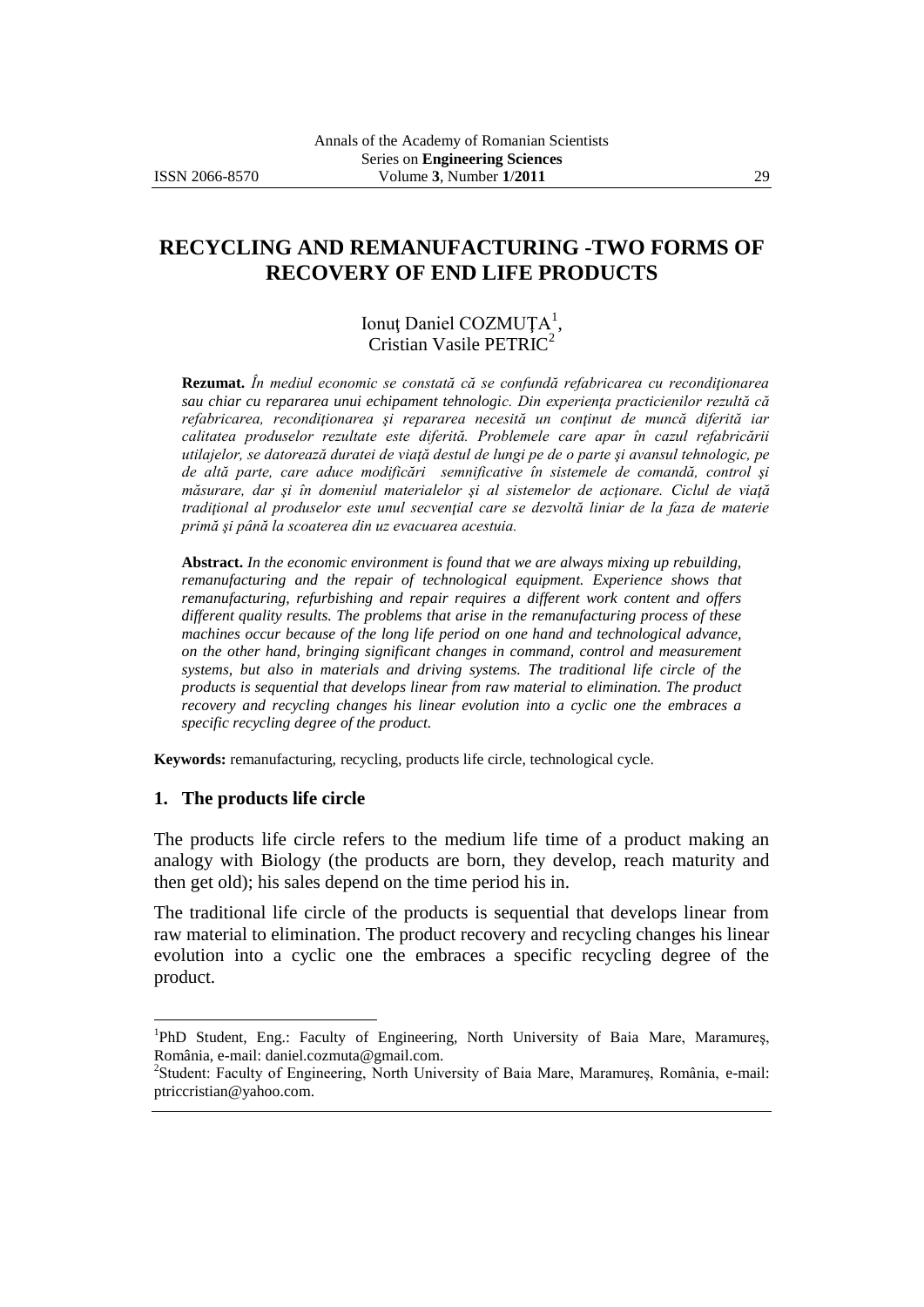To avoid costly removal of equipment reached the end of operation, designers must establish procedures for recovery - remanufacturing, recycling, before specifying their structural attributes. Recycling is the easiest strategy to avoid the use of new materials but requiring an external source of energy to transform waste into new resources.

### **2**. **Remanufacturing, Recycling**

### **2.1. Remanufacturing**

Remanufacturing is considered the most important form of recycling. The essential difference between the two processes that occurs is that remanufacturing maintains a certain measure of value added to raw materials while recycling breaks it, bringing the product to the raw material value. Through remanufacturing we can for see two or more life times for technological equipment, with different functional cycles.

In "*The remanufacturing Industry. Hidden Giant*" (1996), Professor Robert T. Lund, from the Boston University, presents the necessary requirements for a product to be remade:

► in the remanufacturing process we can use those technological equipment components that don't have the dissipate and grinding property

► there is technology to return the product to form, original condition and operation;

► the original technological equipment was made in conformity with an execution documentation, a norm and has Interchangeable components

For the outset of some strategies of equipment recovering, the designers have to take into account the following main characteristics of the technological equipment, in order to do the remanufacturing:

- Wear-out life:
- Design cycle ;
- Technological cycle;
- Replacement period;
- The causes of the outdating of the equipment;
- The operational complexity;
- The overall dimensions of the technological equipment;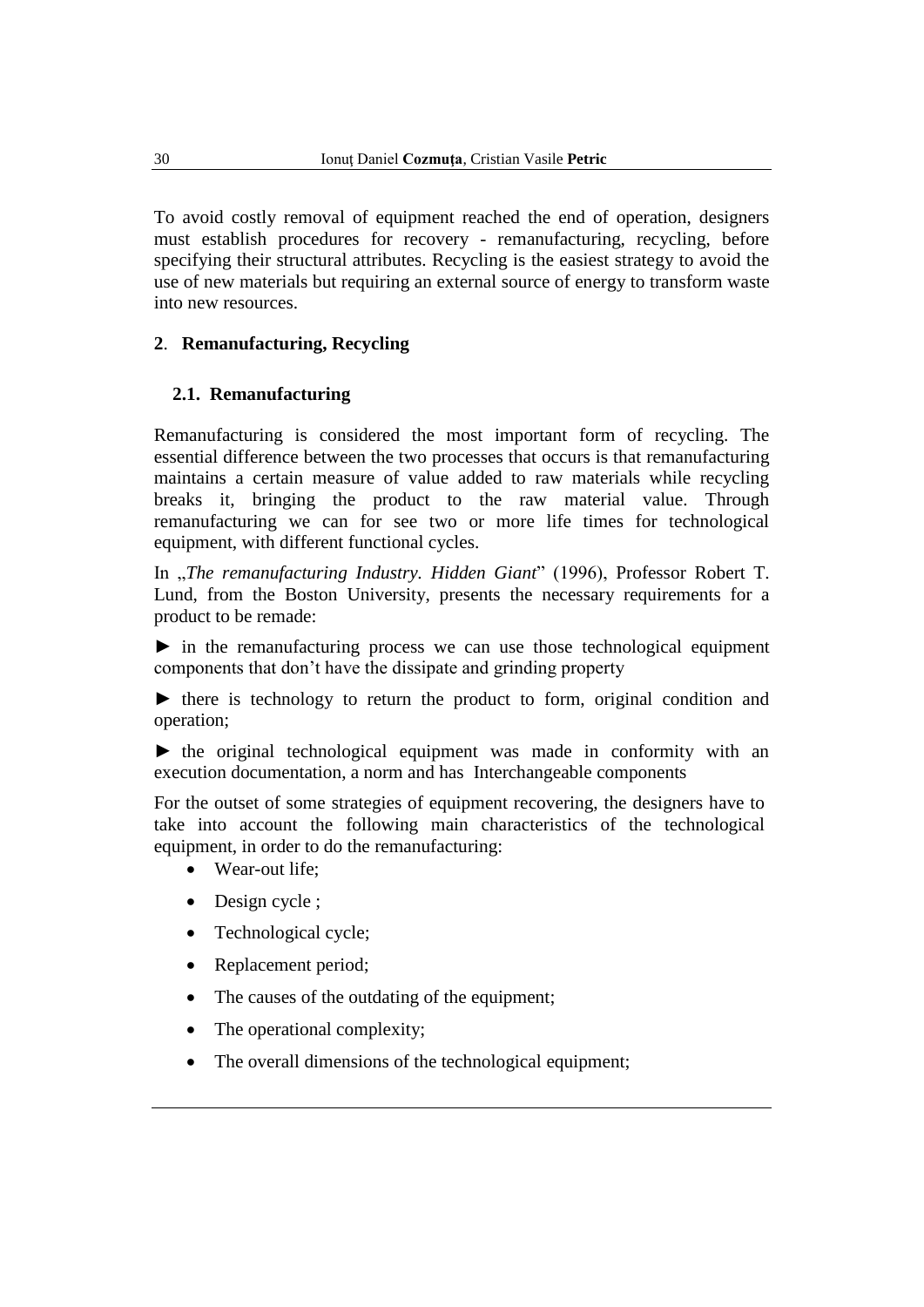- The hazardous materials contained within the structure of the technological equipment;
- The cleanliness of the equipment;
- The number of material sorts:
- The number of modules.

#### **2.1. Recycling**

Recycling can be defined as the process by which waste materials are collected, sorted, processed and returned to the economy as raw materials.



**Fig. 1.** The sustainable approach mode – adapted [3].

Recycling can be defined as the process by which waste materials are collected, sorted, processed and returned to the economy as raw materials.

An important aspect is to evaluate the recycling.

A uniform calculation is required in conjunction with European legislation.

To define the recycling PRV has defined these five categories of recycling:

- 1) Recyclable- clearly defined infrastructure and technology.; the component is completely recyclable and the infrastructure clearly defined and functional;
- 2) Potentially recyclable- invalid infrastructure, undefined or unorganized collection network;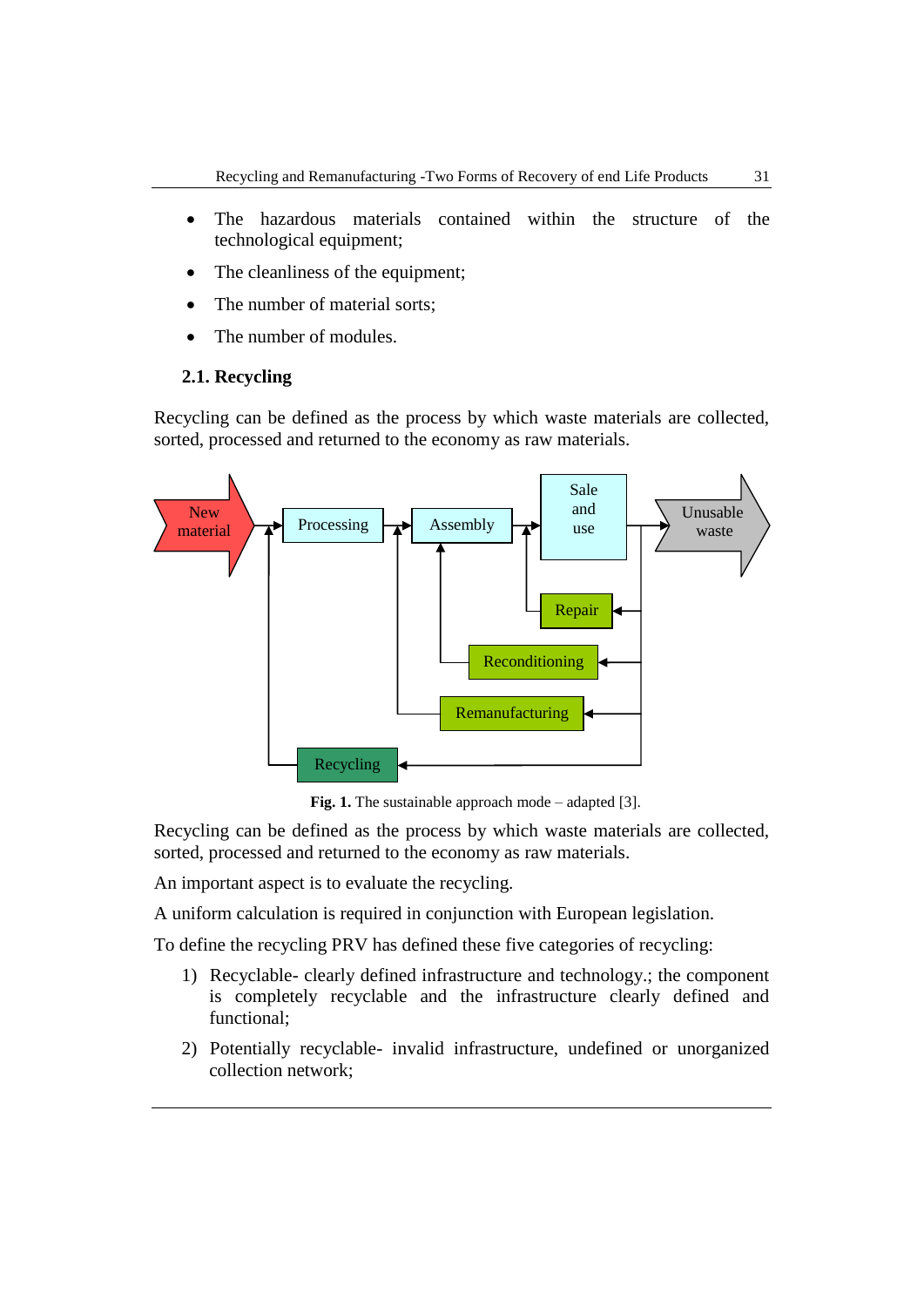- 3) Potential recyclable, but requires the development of processes or materials. The technology was not yet sold;
- 4) Potential energy recovery- Technology / capacity to produce energy with economic value;
- 5) Unknown recycling potential and unknown recycling technology.

The fundamental issues related to recycling are:

- Identify recyclable materials;
- Identify the opportunities for the reuse and recycling;
- Identification of markets for recovered materials.

The recovery strategies for the used machines may include a combination of processes of remanufacturing, recycling and dismissal.

For recycling, the following three stages are usually considered:

- Separation of materials;
- Sorting;
- Reprocessing.

**Table 1.** The influence of the wear-out life and of the technological cycle on the recovery procedure – adapted [3]

| Wear-out life | Technological Cycle | Recovery procedure |
|---------------|---------------------|--------------------|
| Short         | Long                | Recycling          |
| Short         | <b>Short</b>        | Reuse              |
| Long          | <b>Short</b>        | Remanufacturing    |
| Long          | Long                | Recycling          |

The position of the products shown in the figure bellow may suggest important information about the basis guidelines, for the designers of remanufacturing and recycling as well as for the designers of new equipment.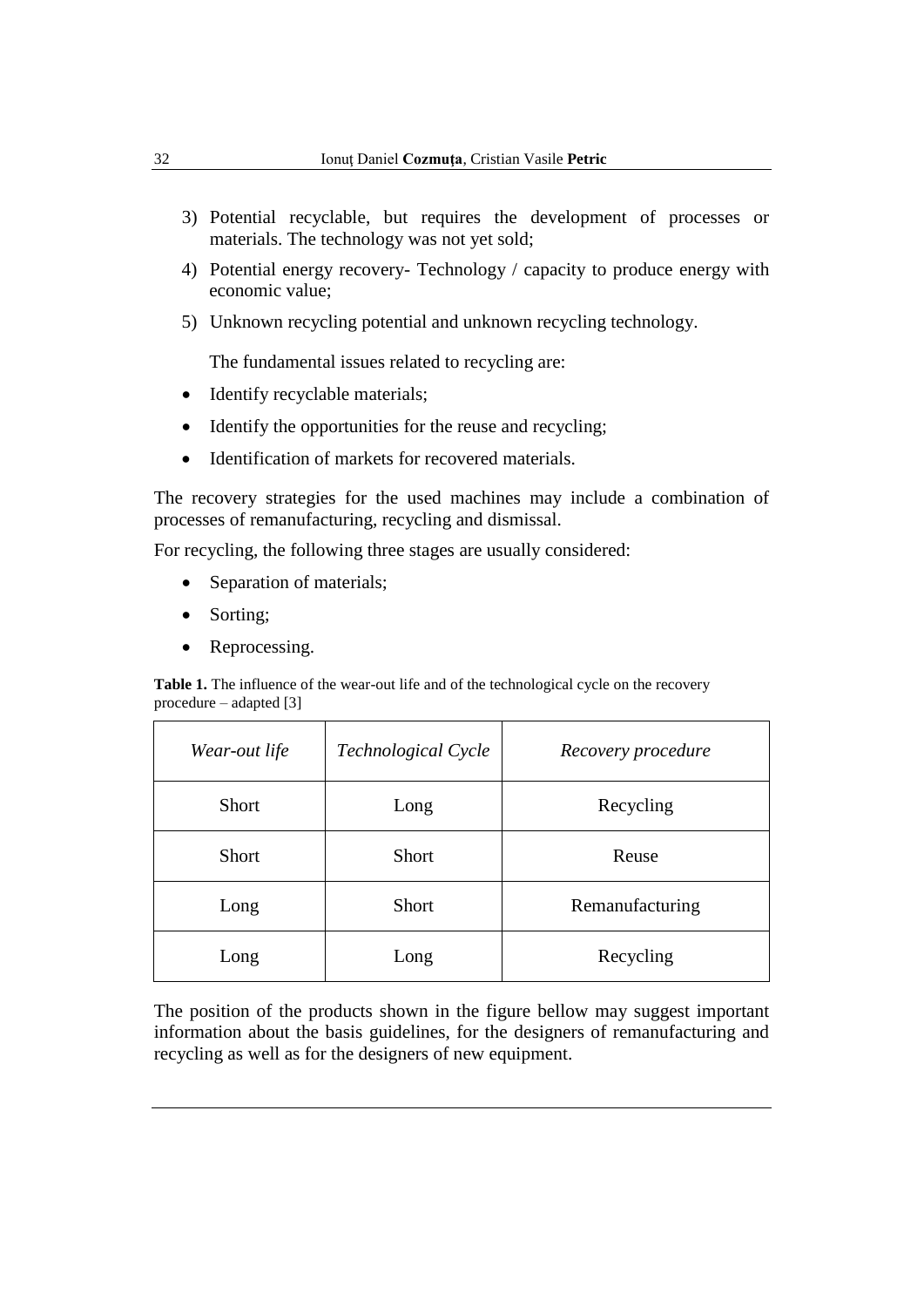

**Fig. 2.** Strategies recovery of the amount of waste products [3].

In Table 2 we have presented the guidelines to improve technology for remanufacturing and recycling process starting from the dates in Figure 2.

| Product<br>category | Suggestions for products<br>designers                                                                                                                    | Suggestions for designers of remanufacturing<br>and recycling technologies                            |
|---------------------|----------------------------------------------------------------------------------------------------------------------------------------------------------|-------------------------------------------------------------------------------------------------------|
| Type I              | Constructive solutions to enable<br>the appropriate separation of the<br>components for recycling                                                        | Design separation technologies based on<br>physical properties of materials that can not<br>be sorted |
| Type II             | -Component modularization<br>- Constructive Solutions<br>assembly / disassembly easy                                                                     | Designing efficient cleaning technologies for<br>reducing the cost of reworking products              |
| Type III            | Adoption of technical solutions<br>addition<br>enable<br>the<br>of<br>tΩ<br>accessories to the basic product,<br>which extend wear life and its<br>value | Technical solutions for removing accessories<br>non-destructive.                                      |
| Type IV             | solutions<br>Constructive<br>to<br>facilitate<br>maintenance<br>and<br>modernization of technological<br>equipment in order to prolong<br>service life.  | Technical solutions for maintenance and<br>upgrading equipment destructive technology.                |